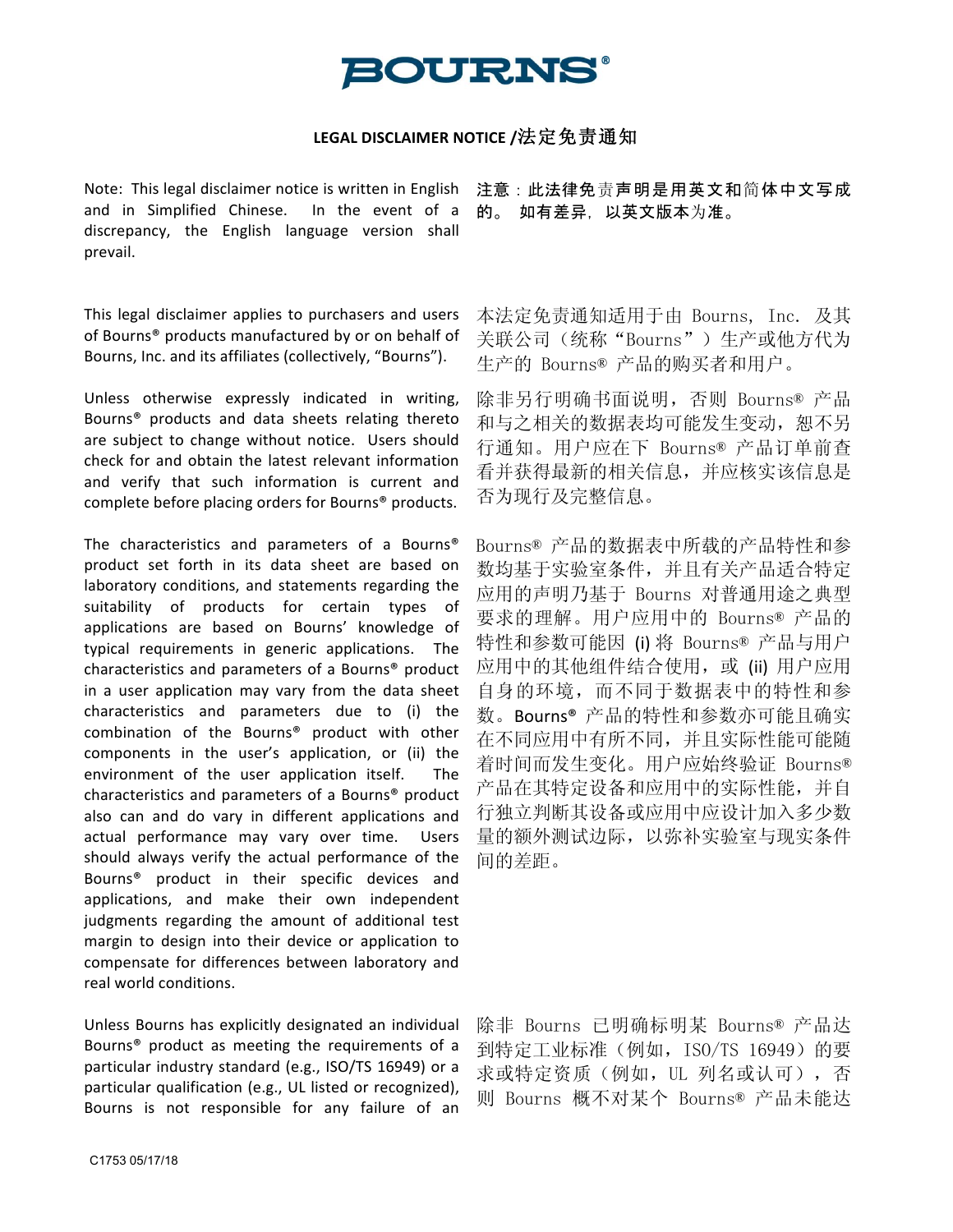individual Bourns<sup>®</sup> product to meet the requirements of such industry standard or particular qualification. Users of Bourns® products are responsible for ensuring compliance with safety-related requirements and standards applicable to their devices or applications.

Bourns<sup>®</sup> products are not recommended, authorized or intended for use in nuclear, lifesaving, life-critical or life-sustaining applications, nor in any other applications where failure or malfunction may result in personal injury, death, or severe property or environmental damage. Unless expressly and specifically approved in writing by two authorized Bourns representatives on a case-by-case basis, use of any Bourns® products in such unauthorized applications might not be safe and thus is at the user's sole risk. Life-critical applications include devices identified by the U.S. Food and Drug Administration as Class III devices and generally equivalent classifications outside of the United States.

Bourns expressly identifies those Bourns<sup>®</sup> standard products that are suitable for use in automotive applications on such products' data sheets in the section entitled "Applications." Unless expressly and specifically approved in writing by two authorized Bourns representatives on a case-by-case basis, use of any other Bourns<sup>®</sup> standard products in an automotive application might not be safe and thus is not recommended, authorized or intended and is at the user's sole risk. If Bourns expressly identifies a sub-category of automotive application in the data sheets for its standard products (such as infotainment or lighting), such identifications means that Bourns has reviewed its standard product and has determined that if such Bourns® standard product is considered for potential use in automotive applications, it should only be used in such subcategory of automotive applications. Any reference to Bourns<sup>®</sup> standard product in the data sheet as compliant with the AEC-Q standard or "automotive grade" does not by itself mean that Bourns has approved such product for use in an automotive application.

到该等工业标准的要求或特定资质承担任何责 任。Bourns® 产品的用户有责任确保遵守适用 于其设备或应用的安全相关要求和标准。

不建议、授权或拟定将 Bourns® 产品用于 核、救生、性命攸关或维系生命的应用,或如 故障或失灵则可能导致人身伤害、死亡或严重 财产或环境损害的任何其他应用。除非经两名 获授权 Bourns 代表针对具体案例进行明确及 特别书面批准,否则在该等未经授权应用中使 用任何 Bourns® 产品可能并不安全, 因此均 由用户自担风险。性命攸关的应用包括美国食 品和药物管理局确定为 III 级设备及美国以 外的一般同等级别的设备。

Bourns 在适合汽车应用之 Bourns® 标准产品 的数据表"应用"章节中明确指明了哪些 Bourns® 产品适合此用途。除非经两名获授权 的Bourns代表针对具体案例作出明确及特别书 面批准,在汽车应用中使用任何其他 Bourns® 标准产品可能并不安全,Bourns不建议、不授 权且不准备进行此类使用,倘使用,用户要自 担风险。如果 Bourns 在其标准产品(如资讯 娱乐或照明)的数据表中明确指明了一个汽车 应用子类别, 那么此类识别意味着 Bourns 已 经审核了其标准产品,并且已经确定,如果此 类 Bourns® 标准产品可能被用于汽车应用 中,那么它只能在此类汽车应用子类别中使 用。在数据标准中任何提及 Bourns® 标准产 品符合 AEC-Q 标准或"汽车等级"的内容本 身并不意味着 Bourns 已经批准此类产品用于 汽车应用中。

Bourns<sup>®</sup> standard products are not tested to comply Bourns® 标准产品未经测试确定其是否符合美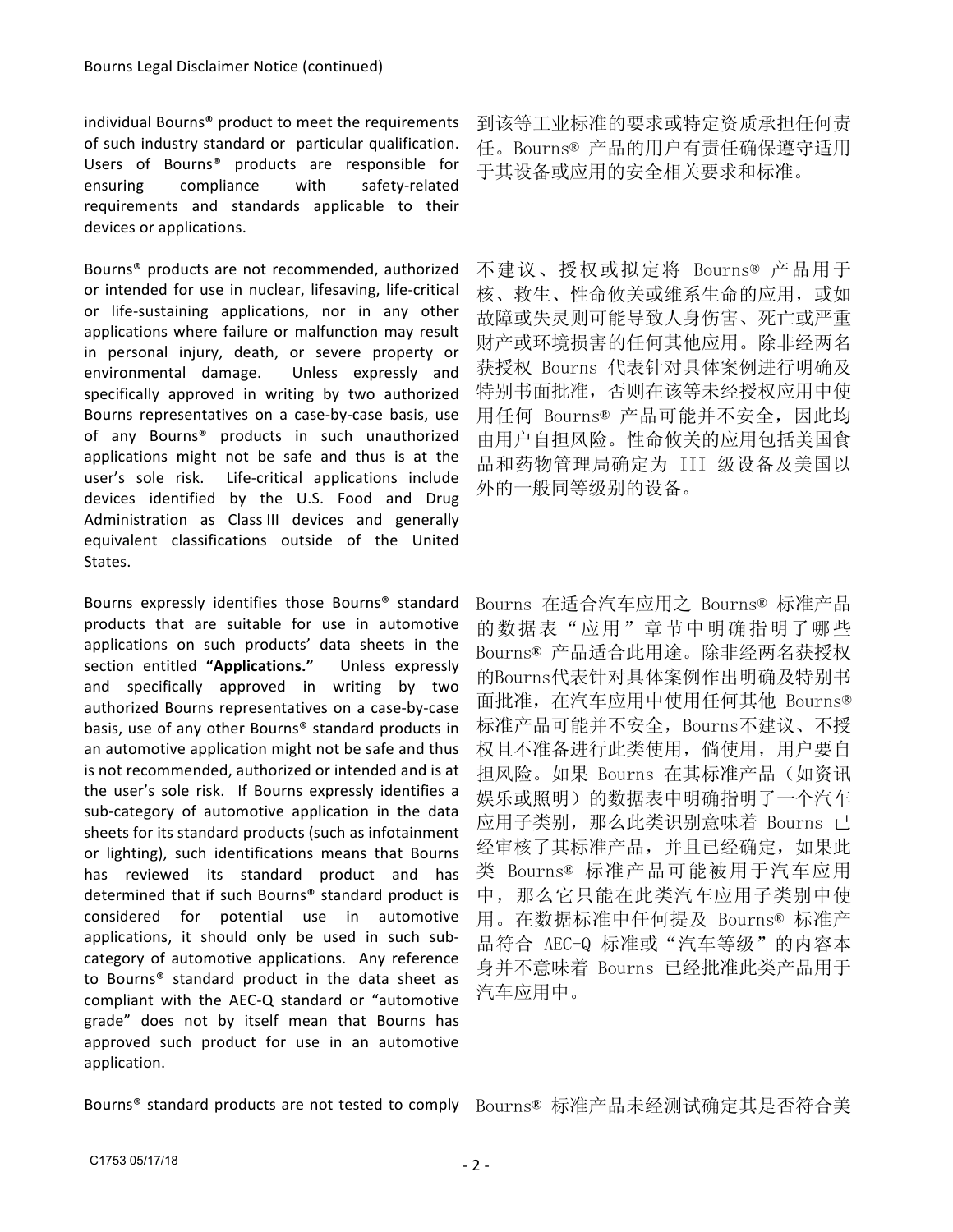with United States Federal Aviation Administration standards generally or any other generally equivalent governmental organization standard applicable to products designed or manufactured for use in aircraft or space applications.

Bourns expressly identifies Bourns® standard products that are suitable for use in aircraft or space applications will be described on such products' data sheets in the section entitled "Applications." Unless expressly and specifically approved in writing by two authorized Bourns representatives on a case-by-case basis, use of any other Bourns<sup>®</sup> standard product in an aircraft or space application might not be safe and thus is not recommended, authorized or intended and is at the user's sole risk.

The use and level of testing applicable to Bourns® custom products shall be negotiated on a case-bycase basis by Bourns and the user for which such Bourns<sup>®</sup> custom products are specially designed. Absent a written agreement between Bourns and the user regarding the use and level of such testing, the above provisions applicable to Bourns® standard products shall also apply to such Bourns<sup>®</sup> custom products.

Users shall not sell, transfer, export or re-export any Bourns<sup>®</sup> products or technology for use in activities which involve the design, development, production, use or stockpiling of nuclear, chemical or biological weapons or missiles, nor shall they use Bourns® products or technology in any facility which engages in activities relating to such devices. The foregoing restrictions apply to all uses and applications that violate national or international prohibitions, including embargos or international regulations. Further, Bourns® products and Bourns technology and technical data may not under any circumstance be exported or re-exported to countries subject to international sanctions or embargoes. Bourns® products may not, without prior authorization from Bourns and/or the U.S. Government, be resold, transferred, or re-exported to any party not eligible to receive U.S. commodities, software, and technical data.

国联邦航空管理局的一般标准或任何其他一般 同等政府组织有关设计或制造用于航空航天应 用的产品的适用标准。

Bourns 在适合航空航天应用之 Bourns® 标准 产品的数据表"应用"章节中明确指明了哪些 Bourns® 产品适合此用途。除非经两名获授权 的Bourns代表针对具体案例作出明确及特别书 面批准,在航空航天应用中使用任何其他 Bourns® 标准产品可能并不安全,Bourns不建 议、不授权且不准备进行此类使用,倘使用, 用户要自担风险。

对于 Bourns® 定制产品, Bourns 应与要约特 别设计该等 Bourns® 定制产品的用户针对具 体案例协商适用于 Bourns® 定制产品的测试 用法和测试等级。若 Bourns 与用户未就该测 试用法和测试等级签订书面协议,则适用于 Bourns® 标准产品的上述条款亦适用于该等 Bourns® 定制产品。

用户不得为在涉及核、化学或生物武器或导弹 的设计、开发、生产、使用或储备的活动中使 用,而出售、转让、出口或再出口任何 Bourns® 产品或技术,亦不得将 Bourns® 产 品或技术用于从事与该等装备相关的活动的任 何设施。前述限制适用于违反国家或国际禁令 (包括禁运或国际法规)的所有用途和应用。 此外,在任何情况下,均不得向受国际制裁或 禁运的国家出口或再出口 Bourns® 产品以及 Bourns 技术和技术数据。未经 Bourns 和/ 或美国政府事先授权,不得向无资格接受美国 商品、软件或技术数据的任何一方转售、转让 或再出口 Bourns® 产品。

To the maximum extent permitted by applicable law, 在适用法律允许的最大范围内, Bourns 不承